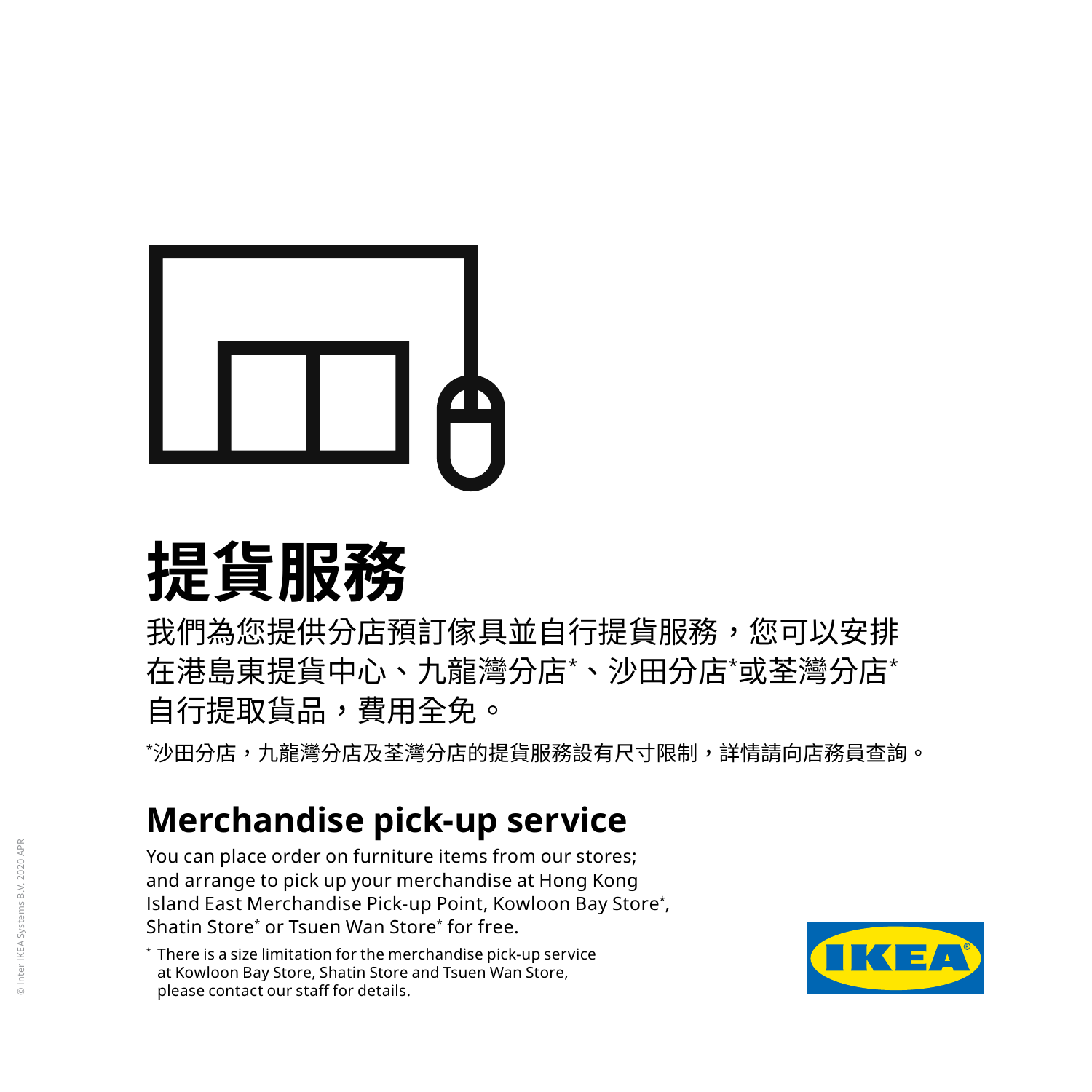## **港島東提貨中心**

香港筲箕灣耀興道興東邨興東商場地下11號舖 (港鐵西灣河站B出口) 星期一至五 12:00nn – 9:00pm / 星期六、日及公眾假期 10:30am – 9:00pm

#### **Hong Kong Island East Merchandise Pick-up Point**

Shop No.11, Ground Floor, Hing Tung Shopping Centre, Hing Tung Estate, Yiu Hing Road, Shau Kei Wan, Hong Kong (Sai Wan Ho MTR Station Exit B) Monday to Friday 12:00nn – 9:00pm / Saturday, Sunday and Public Holiday 10:30am – 9:00pm

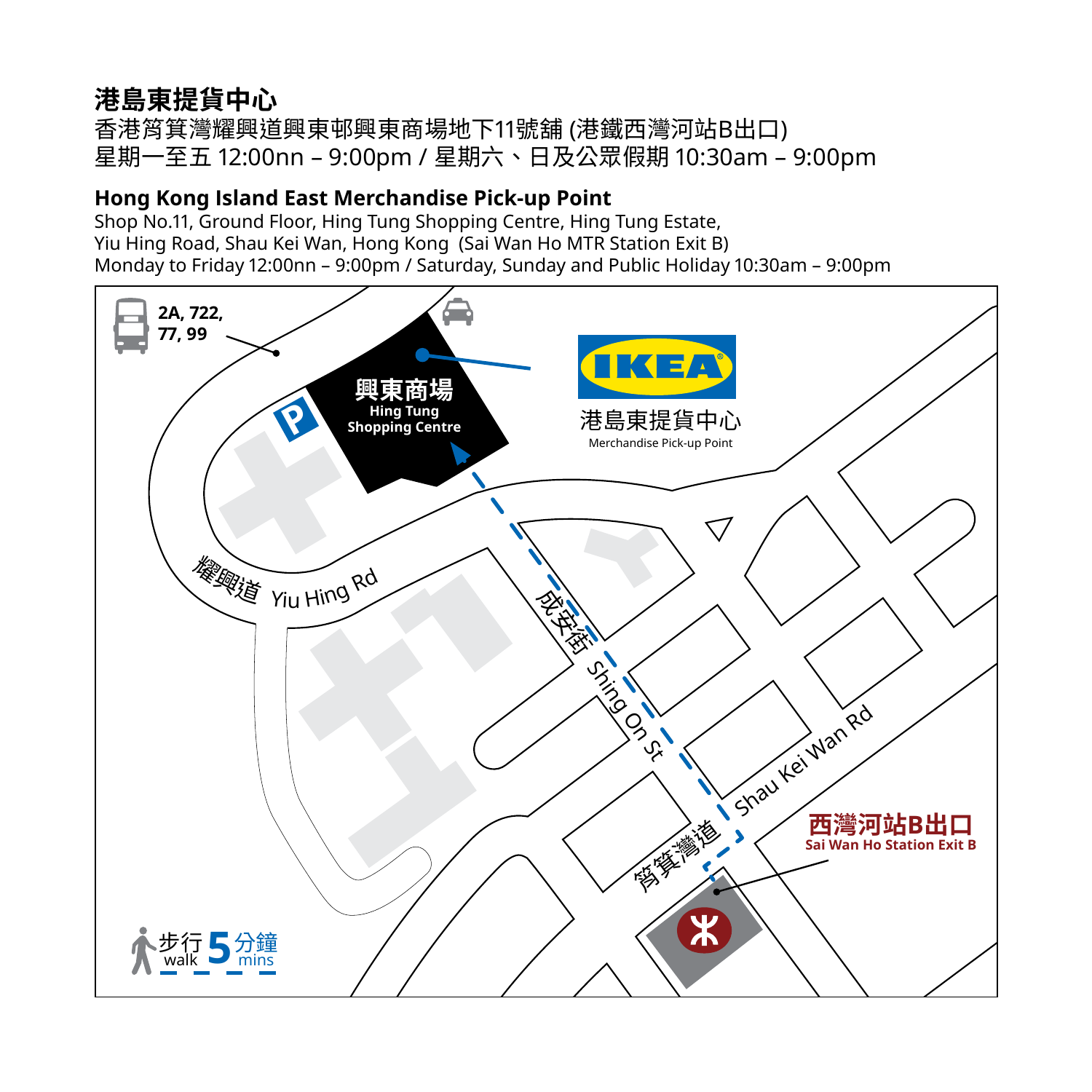## **港島東提貨中心提貨服務須知**

無論您在任何分店或網上訂購傢具,您都可以在港島東提貨中心提取已購買的貨品,請憑發票 正本或網上購物訂單之列印本到提貨中心提貨,並可以用不同的方法安排運送貨品回家:

#### **1. 自行駕車**

請顧客進入興東商場地下停車場的特設上落貨區,商場停車場提供30分鐘免費停泊\*, 請帶備發票正本或網上購物訂單之列印本到顧客服務部提取貨品。

使用八達通進入上落貨區,首30分鐘免費,此停泊服務由興東商場提供,詳情及最新資訊, 請與有關商場聯絡。

#### **2. 電召輕型貨車**

我們可提供輕型貨車供應商的聯絡方法,協助您將貨品送到府上。

宜家家居保留解釋及修訂此服務之條款及細則之權利,並以英文版本作準。

#### **How to pick-up your merchandise at Hong Kong Island East Merchandise Pick-up Point?**

You can arrange to pick up your merchandise at Hong Kong Island East Merchandise Pick-up Point, no matter from which store you placed the order or when you have purchased online. Customers must present their original sales memo or printed online sales order invoice to collect the merchandise. There are several ways for you to collect them.

#### **1. Drive yourself**

Access to the designated loading zone on G/F at Hing Tung Shopping Centre to enjoy 30 minutes free parking\* offered by Hing Tung Shopping Centre. This allows you to pick up the merchandise at Customer Service Counter with original sales memo or printed online sales order invoice.

Free parking for the first 30 minutes when using octopus card. This parking service is offered by Hing Tung Shopping Centre. Please contact the shopping centre concerned for details and the most up-to-date information.

#### **2. Local delivery service**

We can provide contact information of local delivery service provider for you to arrange transportation of your goods home.

IKEA reserves the final right to interpret and modify the terms and conditions herein. The English version shall apply and prevail.